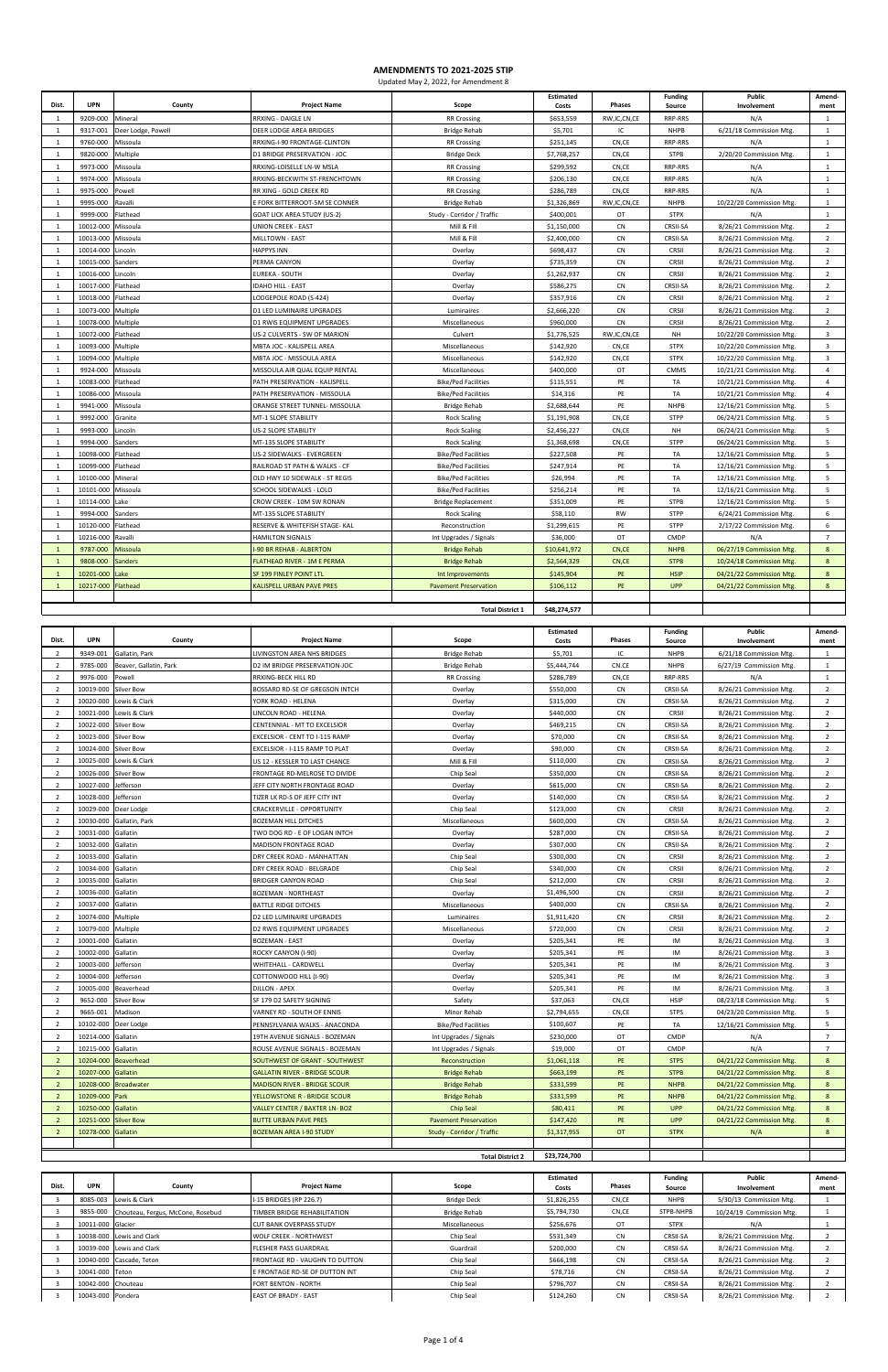| Dist. | <b>UPN</b>          | County                       | <b>Project Name</b>                 | Scope                      | Estimated<br>Costs | <b>Phases</b>  | <b>Funding</b><br>Source | Public<br>Involvement    | Amend-<br>ment |
|-------|---------------------|------------------------------|-------------------------------------|----------------------------|--------------------|----------------|--------------------------|--------------------------|----------------|
|       | 9404-000            | Prairie                      | <b>FALLON - SOUTHWEST</b>           | Mill & Fill                | \$12,776           | IC             | IM                       | 6/22/17 Commission Mtg.  | $\mathbf{1}$   |
|       | 9405-000            | Roosevelt                    | <b>BROCKTON - WEST</b>              | Mill & Fill                | \$28,434           | IC             | <b>NH</b>                | 6/22/17 Commission Mtg.  | $\mathbf{1}$   |
|       | 9916-000            | Roosevelt                    | RR XING - MT13 - MACON SIGNING      | <b>RR Crossing</b>         | \$83,243           | CN.CE          | <b>RRP</b>               | N/A                      | $\mathbf{1}$   |
|       | 9972-000            | Valley                       | VANDALIA RA SITE EVALUATION         | Study - Corridor / Traffic | \$128,031          | OT             | <b>STPX</b>              | N/A                      | $\mathbf{1}$   |
|       | 10006-000 Rosebud   |                              | <b>WEST OF HATHAWAY - WEST</b>      | Overlay - Cold Mill        | \$7,905,616        | CN,CE          | IM                       | 6/22/17 Commission Mtg.  | $\mathbf{1}$   |
|       | 10007-000 Rosebud   |                              | SLIDE REPAIR - W OF HATHAWAY        | Slide Correction           | \$256,676          | PE             | IM                       | 6/22/17 Commission Mtg.  | 1              |
|       | 10048-000 Rosebud   |                              | OLD HWY 10 - WEST OF FORSYTH        | Overlay                    | \$1,237,929        | <b>CN</b>      | CRSII                    | 8/26/21 Commission Mtg.  | $\overline{2}$ |
|       | 10049-000 Rosebud   |                              | <b>COLSTRIP INTERCHANGE - NORTH</b> | Overlay                    | \$119,799          | <b>CN</b>      | CRSII                    | 8/26/21 Commission Mtg.  | $\overline{2}$ |
|       | 10050-000 Richland  |                              | <b>WEST OF GIRARD - WEST</b>        | Overlay                    | \$2,237,203        | <b>CN</b>      | CRSII                    | 8/26/21 Commission Mtg.  | $\overline{2}$ |
|       | 10051-000 McCone    |                              | SE OF FORT PECK - SE                | Overlay                    | \$2,000,000        | CN             | CRSII                    | 8/26/21 Commission Mtg.  | $\overline{2}$ |
|       |                     | 10052-000 Daniels, Roosevelt | SOUTH OF SCOBEY - SOUTH             | Overlay                    | \$1,500,000        | <b>CN</b>      | CRSII-SA                 | 8/26/21 Commission Mtg.  | $\overline{2}$ |
|       | 10053-000 Sheridan  |                              | PLENTYWOOD - EAST                   | Overlay                    | \$1,500,000        | <b>CN</b>      | CRSII                    | 8/26/21 Commission Mtg.  | $\overline{2}$ |
|       | 10076-000 Multiple  |                              | D4 LED LUMINAIRE UPGRADES           | Luminaires                 | \$748.880          | <b>CN</b>      | CRSII                    | 8/26/21 Commission Mtg.  | $\overline{2}$ |
|       | 10081-000 Multiple  |                              | <b>D4 RWIS EQUIPMENT UPGRADES</b>   | Miscellaneous              | \$800,000          | <b>CN</b>      | CRSII                    | 8/26/21 Commission Mtg.  | $\overline{2}$ |
|       | 10008-000 Fallon    |                              | US-12 CULVERT - EAST OF BAKER       | Culvert                    | \$1,222,861        | RW, IC, CN, CE | <b>STPP</b>              | 10/22/20 Commission Mtg. | 3              |
|       |                     | 10084-000 Powder River       | PATH PRESERVATION - BROADUS         | <b>Bike/Ped Facilities</b> | \$16,440           | PE             | <b>TA</b>                | 10/21/21 Commission Mtg. | 4              |
|       | 10085-000 Custer    |                              | PATH PRESERVATION - MILES CITY      | <b>Bike/Ped Facilities</b> | \$17,585           | PE             | TA                       | 10/21/21 Commission Mtg. | 4              |
|       | 9725-000            | Dawson                       | HASKELL COULEE - 8M S GLENDIVE      | Culvert                    | \$85,968           | CN,CE          | <b>STPS</b>              | 06/27/19 Commission Mtg. | 5              |
|       | 10106-000 Rosebud   |                              | US-212 SIDEWALKS - ASHLAND          | <b>Bike/Ped Facilities</b> | \$52,616           | PE             | TA                       | 12/16/21 Commission Mtg. | 5              |
|       | 10107-000 Richland  |                              | W HOLLY ST PED BRIDGE - SIDNEY      | <b>Bike/Ped Facilities</b> | \$102,411          | PE             | <b>TA</b>                | 12/16/21 Commission Mtg. | 5              |
|       | 10110-000 Richland  |                              | JCT MT 23 - SOUTH (S-261)           | Major Rehab                | \$1,300,232        | PE             | <b>STPS</b>              | 12/16/21 Commission Mtg. | 5              |
|       | 10113-000 Sheridan  |                              | BIG MUDDY CR-3M W MEDICINE LK       | <b>Bridge Replacement</b>  | \$364,009          | PE             | <b>STPB</b>              | 12/16/21 Commission Mtg. | 5              |
|       | 10193-000 Roosevelt |                              | RR XING-CNTY RD 1015-BAINVILLE      | <b>RR Crossing</b>         | \$333,495          | PE,CN,CE       | <b>RRP</b>               | N/A                      | 6              |
|       |                     | 10203-000 Mccone, Prairie    | CIRCLE-TERRY ADA UPGRADES           | <b>Bike/Ped Facilities</b> | \$610,143          | PE             | CM                       | 10/21/21 Commission Mtg. | 6              |
|       |                     |                              |                                     |                            |                    |                |                          |                          |                |
|       |                     |                              |                                     | <b>Total District 4</b>    | \$22,664,347       |                |                          |                          |                |

|              | <b>Total District 3</b> |                           |                                    |                            |             |                |                 |                          |                |
|--------------|-------------------------|---------------------------|------------------------------------|----------------------------|-------------|----------------|-----------------|--------------------------|----------------|
|              |                         |                           |                                    |                            |             |                |                 |                          |                |
| $\mathbf{3}$ | 10248-000 Cascade       |                           | 6TH ST NW / FOX FARM RD - GF       | <b>Minor Rehab</b>         | \$107,214   | PE.            | <b>UPP</b>      | 04/21/22 Commission Mtg. | 8              |
| $\mathbf{B}$ | 10247-000 Cascade       |                           | <b>GREAT FALLS URBAN PAVE PRES</b> | Overlay                    | \$147,420   | <b>PE</b>      | <b>UPP</b>      | 04/21/22 Commission Mtg. | 8              |
|              | 10213-000 Cascade       |                           | 10TH AVE SOUTH SIGNALS - GF        | Int Upgrades / Signals     | \$115,000   | OT             | <b>CMDP</b>     | N/A                      |                |
|              | 9803-000                | Lewis and Clark           | RRXING - BENTON AVE - HELENA       | <b>RR Crossing</b>         | \$120,626   | IC             | <b>RRS</b>      | N/A                      |                |
|              | 10197-000 Liberty       |                           | RRXING-TIBER RD-4.5M W CHESTER     | RR Crossing                | \$436,831   | PE,CN,CE       | <b>RRP-RRS</b>  | N/A                      | 6              |
|              | 10196-000 Cascade       |                           | RRXING-GORDON RD-5MI N VAUGHN      | <b>RR Crossing</b>         | \$352,801   | PE,CN,CE       | <b>RRP-RRS</b>  | N/A                      | 6              |
|              | 10195-000 Hill          |                           | RRXING-RD 325 N-1.5M E KREMLIN     | <b>RR Crossing</b>         | \$336,121   | PE,CN,CE       | <b>RRP-RRS</b>  | N/A                      | 6              |
|              | 10194-000 Hill          |                           | RR XING-RD 275 N-3M W KREMLIN      | <b>RR Crossing</b>         | \$336,121   | PE,CN,CE       | <b>RRP</b>      | N/A                      | 6              |
|              | 10105-000 Cascade       |                           | SIDEWALKS-PHASE III - CASCADE      | <b>Bike/Ped Facilities</b> | \$83,501    | PE             | TA              | 12/16/21 Commission Mtg. | 5              |
|              |                         | 10104-000 Lewis and Clark | SCHOOL SIDEWALKS - EAST HELENA     | <b>Bike/Ped Facilities</b> | \$87,366    | PE             | TA              | 12/16/21 Commission Mtg. | 5              |
|              |                         | 10103-000 Lewis and Clark | 6TH WARD CURB RAMPS - HELENA       | <b>Bike/Ped Facilities</b> | \$125,831   | PE             | <b>TA</b>       | 12/16/21 Commission Mtg. | 5              |
|              | 10111-000 Toole         |                           | I-15 CULVERT - SHELBY              | Culvert                    | \$2,238,703 | RW, IC, CN, CE | IM              | 10/21/21 Commission Mtg. |                |
|              | 10080-000 Multiple      |                           | <b>D3 RWIS EQUIPMENT UPGRADES</b>  | Miscellaneous              | \$480,000   | <b>CN</b>      | CRSII           | 8/26/21 Commission Mtg.  | $\overline{2}$ |
|              | 10075-000 Multiple      |                           | <b>D3 LED LUMINAIRE UPGRADES</b>   | Luminaires                 | \$2,249,600 | CN             | CRSII           | 8/26/21 Commission Mtg.  |                |
|              | 10047-000 Glacier       |                           | <b>MARIAS PASS</b>                 | Mill & Fill                | \$3,294,038 | <b>CN</b>      | CRSII           | 8/26/21 Commission Mtg.  | 2              |
|              |                         | 10046-000 Lewis and Clark | <b>BOWMANS CORNER - SOUTH</b>      | Chip Seal                  | \$774,178   | <b>CN</b>      | CRSII           | 8/26/21 Commission Mtg.  | 2              |
|              | 10045-000 Cascade       |                           | STOCKETT ROAD                      | Overlay                    | \$180,000   | <b>CN</b>      | <b>CRSII-SA</b> | 8/26/21 Commission Mtg.  | $\overline{2}$ |
|              | 10044-000 Cascade       |                           | <b>VAUGHN FRONTAGE ROAD</b>        | Overlay                    | \$468,767   | <b>CN</b>      | CRSII-SA        | 8/26/21 Commission Mtg.  | $\overline{2}$ |

|       |                       |                       |                                    |                            | Estimated    |               | <b>Funding</b> | Public                   | Amend-                  |
|-------|-----------------------|-----------------------|------------------------------------|----------------------------|--------------|---------------|----------------|--------------------------|-------------------------|
| Dist. | <b>UPN</b>            | County                | <b>Project Name</b>                | Scope                      | Costs        | <b>Phases</b> | Source         | Involvement              | ment                    |
| -5    | 8131-003              | Treasure, Yellowstone | I-94 FARM FENCE - RP 0-78 (D5)     | Fencing                    | \$3,006,271  | CN,CE         | IM             | 5/30/13 Commission Mtg.  | $\mathbf{1}$            |
| 5     | 10054-000 Stillwater  |                       | FRONTAGE RD - W OF COLUMBUS        | Overlay                    | \$1,400,000  | <b>CN</b>     | CRSII-SA       | 8/26/21 Commission Mtg.  | $\overline{2}$          |
| 5     | 10055-000 Sweet Grass |                       | HWY 10 E - SE OF GREYCLIFF INT     | Chip Seal                  | \$260,000    | <b>CN</b>     | CRSII-SA       | 8/26/21 Commission Mtg.  | 2                       |
| 5     | 10056-000 Big Horn    |                       | OLD HWY 87 - W OF HARDIN           | Overlay                    | \$920,000    | CN            | CRSII-SA       | 8/26/21 Commission Mtg.  | $\overline{2}$          |
| 5     | 10057-000 Big Horn    |                       | HOSPITAL ROAD - CROW AGENCY        | Overlay                    | \$425,000    | CN            | CRSII-SA       | 8/26/21 Commission Mtg.  | $\overline{2}$          |
| 5     | 10058-000 Big Horn    |                       | ABERDEEN INTERCHANGE - WEST        | Overlay                    | \$278,000    | CN            | CRSII-SA       | 8/26/21 Commission Mtg.  | $\overline{2}$          |
| 5     | 10059-000 Sweet Grass |                       | HWY 10 W - EAST OF SPRINGDALE      | Chip Seal                  | \$425,000    | CN            | CRSII-SA       | 8/26/21 Commission Mtg.  | $\overline{2}$          |
| -5    | 10060-000             | <b>Judith Basin</b>   | WINDHAM - SOUTH                    | Chip Seal                  | \$264,683    | CN            | CRSII          | 8/26/21 Commission Mtg.  | 2                       |
| 5     | 10061-000 Wheatland   |                       | JUDITH GAP - EAST                  | Chip Seal                  | \$249,185    | CN            | CRSII          | 8/26/21 Commission Mtg.  | $\overline{2}$          |
| 5     | 10062-000 Fergus      |                       | NORTH OF BOHEMIAN CORNER-NORTH     | Chip Seal                  | \$180,815    | CN            | CRSII          | 8/26/21 Commission Mtg.  | $\overline{2}$          |
| 5     | 10063-000 Fergus      |                       | <b>DENTON - EAST</b>               | Overlay                    | \$1,751,428  | CN            | CRSII          | 8/26/21 Commission Mtg.  | $\overline{2}$          |
| 5     | 10064-000 Fergus      |                       | <b>JUDITH RIVER - EAST</b>         | Overlay                    | \$978,866    | CN            | CRSII-SA       | 8/26/21 Commission Mtg.  | $\overline{2}$          |
| 5     | 10077-000 Multiple    |                       | D5 LED LUMINAIRE UPGRADES          | Luminaires                 | \$1,656,120  | <b>CN</b>     | CRSII          | 8/26/21 Commission Mtg.  | 2                       |
| 5     | 10082-000 Multiple    |                       | D5 RWIS EQUIPMENT UPGRADES         | Miscellaneous              | \$560,000    | CN            | CRSII          | 8/26/21 Commission Mtg.  | $\overline{2}$          |
| 5     | 9931-000              | <b>Big Horn</b>       | HARDIN - EAST (S-384)              | Chip Seal                  | \$1,479,765  | CN,CE         | <b>STPS</b>    | 8/29/19 Commission Mtg.  | $\overline{\mathbf{3}}$ |
| 5     | 10065-000 Big Horn    |                       | <b>CROW AGENCY - GARRYOWEN</b>     | Chip Seal                  | \$76,099     | PE            | IM             | 8/26/21 Commission Mtg.  | $\overline{3}$          |
| 5     | 10066-000 Big Horn    |                       | <b>GARRYOWEN - SOUTH</b>           | Chip Seal                  | \$76,099     | PE            | IM             | 8/26/21 Commission Mtg.  | 3                       |
| 5     | 10067-000 Big Horn    |                       | LODGE GRASS - NORTH                | Chip Seal                  | \$76,099     | PE            | IM             | 8/26/21 Commission Mtg.  | $\overline{\mathbf{3}}$ |
| 5     | 10068-000 Big Horn    |                       | TOLUCA - E & W                     | Chip Seal                  | \$76,099     | PE            | IM             | 8/26/21 Commission Mtg.  | $\overline{3}$          |
| 5     |                       | 10069-000 Sweet Grass | DEHART INTERCHANGE - E & W         | Chip Seal                  | \$76,099     | PE            | IM             | 8/26/21 Commission Mtg.  | $\overline{3}$          |
| 5     | 10070-000             | Yellowstone           | <b>BALLANTINE - POMPEYS PILLAR</b> | Chip Seal                  | \$76,099     | PE            | IM             | 8/26/21 Commission Mtg.  | $\overline{\mathbf{3}}$ |
| 5     | 10071-000 Petroleum   |                       | MOSBY - WEST                       | Chip Seal                  | \$76,099     | PE            | <b>NH</b>      | 8/26/21 Commission Mtg.  | 3                       |
| 5     | 10095-000 Sweet Grass |                       | <b>GREYCLIFF REST AREA REHAB</b>   | Rest Area                  | \$194,891    | PE            | IM             | 10/22/20 Commission Mtg. | $\overline{3}$          |
| 5     | 9523-000              | Carbon                | CLARKS FORK - 9 M S BELFRY         | <b>Bridge Replacement</b>  | \$28,698     | <b>RW</b>     | <b>STPB</b>    | 2/15/18 Commission Mtg.  | $\overline{4}$          |
| 5     | 9857-000              | Fergus, Judith Basin  | JCT MT-81 - SOUTH (MT-80)          | Overlay                    | \$12,607     | IC            | <b>STPP</b>    | 6/25/20 Commission Mtg.  | $\overline{4}$          |
| 5     | 9523-000              | Carbon                | CLARKS FORK - 9 M S BELFRY         | <b>Bridge Replacement</b>  | \$17,227     | IC            | <b>STPB</b>    | 02/15/18 Commission Mtg. | 5                       |
| 5     | 9763-000              | Carbon                | FROMBERG - ROCKVALE                | Overlay                    | \$22,266     | RW,IC         | <b>NH</b>      | 06/27/19 Commission Mtg. | 5                       |
| 5     | 9978-000              | Yellowstone           | LOCKWOOD INTERCHANGE-BILLINGS      | Reconstruction             | \$3,331,209  | PE            | IM             | 12/16/21 Commission Mtg. | 5                       |
| 5     | 9998-000              | Yellowstone           | MONTANA AVE CROSSWALKS - BLGS      | <b>Bike/Ped Facilities</b> | \$128,226    | PE            | <b>NH</b>      | 12/16/21 Commission Mtg. | 5                       |
| 5     | 10109-000             | Yellowstone           | MUSSELSHELL COUNTY LINE- SOUTH     | Minor Rehab                | \$97,517     | PE            | <b>STPS</b>    | 12/16/21 Commission Mtg. | 5                       |
| 5     | 10112-000 Fergus      |                       | 6TH / WALNUT / ASH - LEWISTOWN     | Reconstruction             | \$340,609    | PE            | STPU           | 12/16/21 Commission Mtg. | 5                       |
| 5     | 10117-000 Fergus      |                       | BIG SPRING CREEK - LEWISTOWN       | <b>Bridge Replacement</b>  | \$363,892    | PE            | <b>STPB</b>    | 2/17/22 Commission Mtg.  | 6                       |
| -5    | 10121-000             | Yellowstone           | WEST RAILROAD STREET - LAUREL      | Reconstruction             | \$1,039,692  | PE            | STPU           | 2/17/22 Commission Mtg.  | 6                       |
| 5     | 10191-000 Big Horn    |                       | RR XING - WOODLEY LN - HARDIN      | <b>RR Crossing</b>         | \$280,268    | PE,CN,CE      | <b>RRP</b>     | N/A                      | 6                       |
| -5    | 10192-000 Big Horn    |                       | RR XING - 0.4M N CROW AGENCY       | <b>RR Crossing</b>         | \$300,007    | PE,CN,CE      | RRP-RRS        | N/A                      | 6                       |
| 5     | 10199-000             | Yellowstone           | RR XING - MAINWARING RD            | <b>RR Crossing</b>         | \$320,988    | PE,CN,CE      | <b>RRP</b>     | N/A                      | 6                       |
| 5     | 10200-000             | Yellowstone           | RRXING - SHOREY RD - ACTON         | <b>RR Crossing</b>         | \$320,988    | PE,CN,CE      | <b>RRP</b>     | N/A                      | 6                       |
| 5     | 9856-000              | Multiple              | I-90 INCIDENT MANAGEMENT           | Safety                     | \$12,354     | RW            | IM             | 06/25/20 Commission Mtg. | $\overline{7}$          |
| 5     | 10202-000             | Treasure, Yellowstone | SF 199 HYSHAM HILLS VMS            | Safety                     | \$86,216     | PE            | <b>HSIP</b>    | 04/21/22 Commission Mtg. | 8                       |
| 5     | 10205-000             | Fergus, Judith Basin  | <b>NORTH OF BENCHLAND - NORTH</b>  | <b>Minor Rehab</b>         | \$132,640    | PE            | <b>STPS</b>    | 04/21/22 Commission Mtg. | 8                       |
|       |                       |                       |                                    |                            |              |               |                |                          |                         |
|       |                       |                       |                                    | <b>Total District 5</b>    | \$21,398,121 |               |                |                          |                         |

| Dist.                                                   | <b>UPN</b>    | County | <b>Project Name</b>                    | Scope         | Estimated<br>Costs | Phases | <b>Funding</b><br>Source | Public<br>Involvement | Amend-<br>ment |
|---------------------------------------------------------|---------------|--------|----------------------------------------|---------------|--------------------|--------|--------------------------|-----------------------|----------------|
| N/A                                                     | 10010-000 N/A |        | STATEWIDE RETAINING WALL STUDY         | Miscellaneous | \$2,029,315        | OT     | <b>STPX</b>              | N/A                   |                |
| N/A                                                     | 10115-000 N/A |        | OFF-SYSTEM BRIDGE STUDY                | Miscellaneous | \$1,300,033        | OT     | <b>STPB</b>              | N/A                   |                |
| N/A                                                     | 10249-000 N/A |        | ATSPM SYSTEM DEVELOPMENT               | Miscellaneous | \$125,000          | OT     | SSS                      | N/A                   |                |
|                                                         |               |        |                                        |               |                    |        |                          |                       |                |
| <b>Total Statewide</b>                                  |               |        |                                        | \$3,454,348   |                    |        |                          |                       |                |
| Projects added in the most recent amendment are shaded. |               |        | <b>Total All Districts + Statewide</b> | \$141,725,102 |                    |        |                          |                       |                |

**Recreational Trails Program**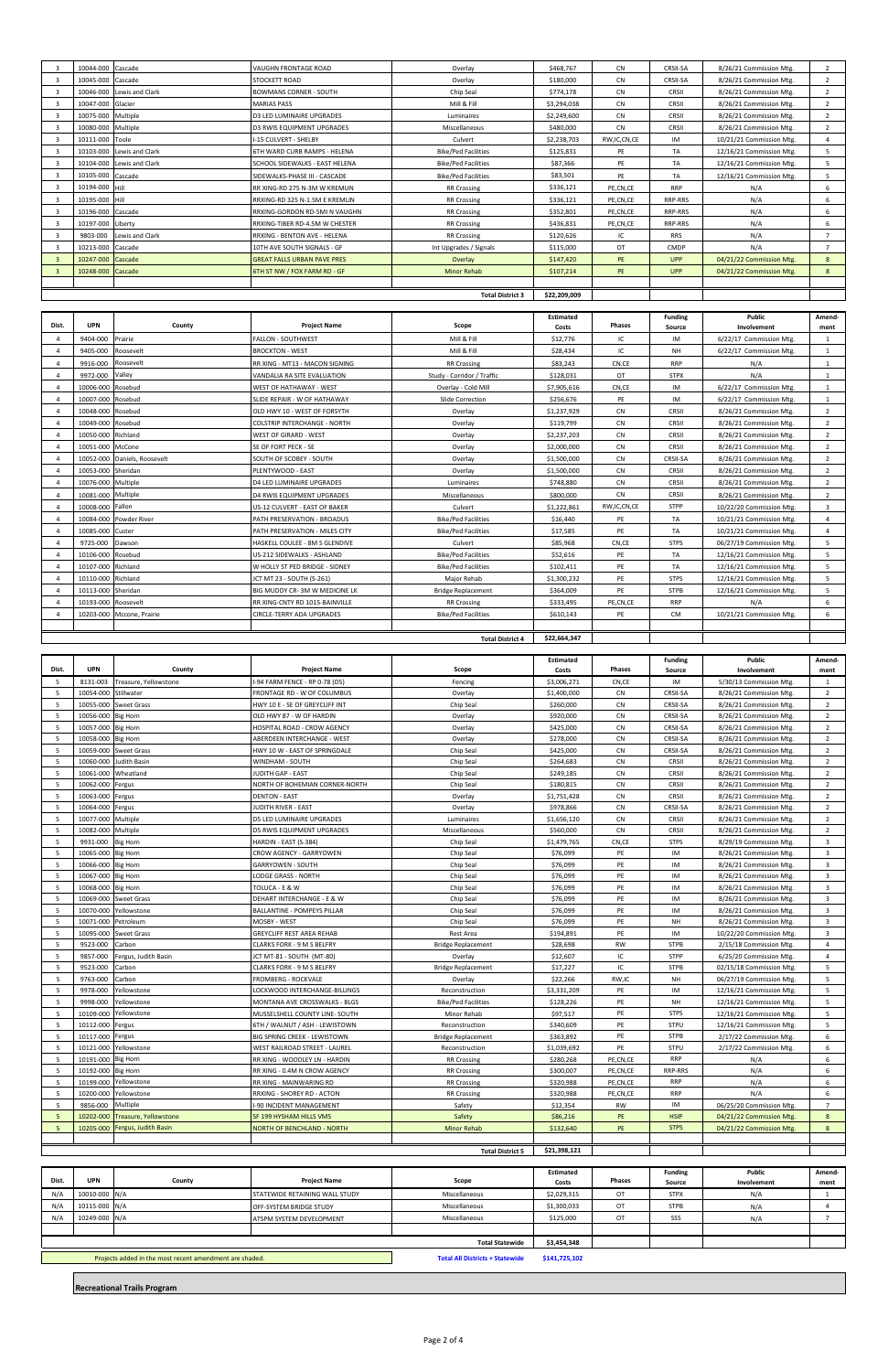| Federal<br>Project<br>Number |                                                                                | <b>Project Title</b>                                                                                                                                                                      | Scope         | Obligation<br>Amount | Phases    | <b>Funding</b><br>Source | Public<br>Involvement         | Amend-<br>ment |
|------------------------------|--------------------------------------------------------------------------------|-------------------------------------------------------------------------------------------------------------------------------------------------------------------------------------------|---------------|----------------------|-----------|--------------------------|-------------------------------|----------------|
| RTP2101                      | Absaroka Beartooth Wilderness<br>Foundation                                    | Supporting Trail Stewards to Lead<br>Volunteers and Enhance USFS Trail<br>Crew Capacity in the Absaroka-<br><b>Beartooth Wilderness</b>                                                   | Miscellaneous | \$<br>31,247         | OT        | <b>RTP</b>               | <b>FWP Public Involvement</b> | $\mathbf{1}$   |
| RTP2102                      | Anaconda Local Development Corp                                                | Resurfacing of East Washoe Park Trail                                                                                                                                                     | Miscellaneous | \$<br>45,215         | OT        | <b>RTP</b>               | <b>FWP Public Involvement</b> | $\mathbf{1}$   |
| RTP2103                      | <b>Beartooth Recreational Trails</b><br>Association                            | Grooming of West Fork Road and<br>Nordic Center                                                                                                                                           | Miscellaneous | \$<br>19,000         | OT        | <b>RTP</b>               | <b>FWP Public Involvement</b> | $\mathbf{1}$   |
| RTP2104                      | Billings, City of                                                              | <b>BBWA Canal Connection: A</b><br><b>Recreational Trail for All</b>                                                                                                                      | Miscellaneous | \$<br>44,335         | OT        | <b>RTP</b>               | <b>FWP Public Involvement</b> | $\mathbf{1}$   |
| RTP2105                      | Bitterroot Cross-Country Ski Club                                              | Free Skiing and Outdoor Recreation<br>Opportunities through Trail<br>Maintenance and Grooming for Chief<br>Joseph Pass and Lake Como<br>Recreation Area - 2021                            | Miscellaneous | \$<br>28,250         | OT        | <b>RTP</b>               | <b>FWP Public Involvement</b> | $\mathbf{1}$   |
| RTP2106                      | <b>Bitterroot Ridge Runners</b><br>Snowmobile Club                             | Snowmobile Grooming of 82 Miles in<br>the Sapphire and Bitterroot<br>mountains                                                                                                            | Miscellaneous | \$<br>22,500         | OT        | <b>RTP</b>               | <b>FWP Public Involvement</b> | $\mathbf{1}$   |
| RTP2107                      | <b>Bridger Ski Foundation</b>                                                  | Nordic Trails Grooming and<br>Maintenance on over 70km of Trails<br>in the Gallatin Valley                                                                                                | Miscellaneous | Ś<br>44,000          | OT        | <b>RTP</b>               | <b>FWP Public Involvement</b> | $\mathbf{1}$   |
| RTP2108                      | <b>Flathead Snowmobile Association</b>                                         | <b>Flathead Snowmobile Association</b><br>Grooming RTP Grant Cycle 2021                                                                                                                   | Miscellaneous | \$<br>48,750         | OT        | <b>RTP</b>               | <b>FWP Public Involvement</b> | $\mathbf{1}$   |
| RTP2109                      | Glacier Nordic Club                                                            | <b>Big Mountain Nordic Trail Grooming</b><br>and Maintenance Project - 2021                                                                                                               | Miscellaneous | \$<br>15,000         | OT        | <b>RTP</b>               | <b>FWP Public Involvement</b> | $\mathbf{1}$   |
| RTP2110                      | Jack Creek Preserve Foundation                                                 | Jack Creek Preserve Trail<br>Maintenance - Accessing the Lee<br><b>Metcalf Wilderness</b>                                                                                                 | Miscellaneous | \$<br>10,650         | OT        | <b>RTP</b>               | <b>FWP Public Involvement</b> | $\mathbf{1}$   |
| RTP2111                      | Jackpine Savages Snowmobile Club<br>of Wise River, MT                          | Jackpine Savages Snowmobile Club<br>Trailer Upgrade                                                                                                                                       | Miscellaneous | \$<br>27,660         | OT        | <b>RTP</b>               | <b>FWP Public Involvement</b> | $\mathbf{1}$   |
| RTP2112                      | Kings Hill Grooming Association                                                | Little Belt Mountains Grooming and<br>Trail maintenance                                                                                                                                   | Miscellaneous | \$<br>52,200         | OT        | <b>RTP</b>               | <b>FWP Public Involvement</b> | $\mathbf{1}$   |
| RTP2113                      | Lake Elmo State Park                                                           | Lake Elmo State Park Shoreline Trail<br>Improvement                                                                                                                                       | Miscellaneous | \$<br>50,000         | OT        | <b>RTP</b>               | <b>FWP Public Involvement</b> | $\mathbf{1}$   |
| RTP2114                      | Lincoln County Port Authority                                                  | Rehabilitation of J Neils Trail Libby,<br>MT                                                                                                                                              | Miscellaneous | \$<br>29,432         | OT        | <b>RTP</b>               | <b>FWP Public Involvement</b> | $\mathbf{1}$   |
| RTP2115                      | Livingston HealthCare (Billings Clinic<br>Affiliate)                           | Alpenglow Shared Use Path                                                                                                                                                                 | Miscellaneous | \$<br>48,900         | OT        | <b>RTP</b>               | <b>FWP Public Involvement</b> | $\mathbf{1}$   |
| RTP2116                      | Missoula Nordic Ski Club                                                       | Grooming 20 miles of Cross-Country<br>Ski Trails at Four Locations in the<br>Missoula, Montana, Area for the 2021<br>2022 and 2022-2023 Ski Seasons plus<br>Grooming Equipment Purchases. | Miscellaneous | \$<br>27,357         | <b>OT</b> | <b>RTP</b>               | <b>FWP Public Involvement</b> | 1              |
| RTP2117                      | Missoula Snowgoers Snowmobile<br>Association                                   | Lolo and Garnet Snowmobile Trail<br><b>System Grooming</b>                                                                                                                                | Miscellaneous | \$<br>37,500         | OT        | <b>RTP</b>               | <b>FWP Public Involvement</b> | $\mathbf{1}$   |
| RTP2118                      | Montana Conservation Corps-<br>Western Wildlands                               | Wallman Trail Reroute - Rattlesnake<br>National Recreation Area                                                                                                                           | Miscellaneous | \$<br>36,000         | OT        | <b>RTP</b>               | <b>FWP Public Involvement</b> | $\mathbf{1}$   |
| RTP2119                      | Montana Trout Unlimited                                                        | Middle Fork Judith River Trail<br>Reroute, Phase 3 - Arch Coulee<br>Connector                                                                                                             | Miscellaneous | \$<br>21,580         | OT        | <b>RTP</b>               | <b>FWP Public Involvement</b> | $\mathbf{1}$   |
| RTP2120                      | National Park Service-Yellowstone<br><b>National Park</b>                      | Sportsman Lake Trail Restoration                                                                                                                                                          | Miscellaneous | \$<br>12,450         | OT        | <b>RTP</b>               | <b>FWP Public Involvement</b> | $\mathbf{1}$   |
| RTP2121                      | <b>Powell County</b>                                                           | Powell County - Old Yellowstone Trail<br>(Phase 2)                                                                                                                                        | Miscellaneous | \$<br>75,000         | OT        | <b>RTP</b>               | <b>FWP Public Involvement</b> | $\mathbf{1}$   |
| RTP2122                      | Seeley Lake Driftriders, Inc.                                                  | Seeley Lake Winter Trail Maintenance<br>and Grooming                                                                                                                                      | Miscellaneous | \$<br>45,000         | OT        | <b>RTP</b>               | <b>FWP Public Involvement</b> | 1              |
| RTP2123                      | Selway Bitterroot Frank Church<br>Foundation                                   | Seven Volunteer Trail Maintenance<br>Projects for 2021 Benefitting 36 miles<br>of Wilderness Trails                                                                                       | Miscellaneous | 11,064<br>\$         | OT        | <b>RTP</b>               | FWP Public Involvement        | $\mathbf{1}$   |
| RTP2124                      | Shelby, City of                                                                | Shelby Single-Track Mountain Bike<br>Trail                                                                                                                                                | Miscellaneous | \$<br>29,840         | OT        | <b>RTP</b>               | FWP Public Involvement        | $\mathbf{1}$   |
| RTP2125                      | Summit Independent Living Center                                               | Phase 2 Placid Lake State Park<br>Universal Trail.                                                                                                                                        | Miscellaneous | \$<br>28,104         | OT        | <b>RTP</b>               | FWP Public Involvement        | $\mathbf{1}$   |
| RTP2126                      | Three Forks, City of                                                           | Construction of 0.8 Miles of Asphalt<br>Trail                                                                                                                                             | Miscellaneous | \$<br>52,500         | OT        | <b>RTP</b>               | FWP Public Involvement        | 1              |
| RTP2127                      | Troy Snowmobile Club                                                           | Grooming, Weed Spraying, and<br>Brushing on the Kootenai National<br>Forest                                                                                                               | Miscellaneous | \$<br>24,000         | OT        | <b>RTP</b>               | FWP Public Involvement        | $\mathbf{1}$   |
| RTP2128                      | USFS-Beaverhead Deerlodge<br>National Forest Service-Dillon<br>Ranger District | <b>Bitterroot Range Trail Maintenance</b>                                                                                                                                                 | Miscellaneous | \$<br>15,000         | OT        | <b>RTP</b>               | <b>FWP Public Involvement</b> | $\mathbf{1}$   |
| RTP2129                      | USFS-Custer Gallatin National Forest-<br><b>Beartooth Ranger District</b>      | Beartooth Ranger District Trail<br>Maintenance Project                                                                                                                                    | Miscellaneous | \$<br>51,694         | OT        | <b>RTP</b>               | FWP Public Involvement        | $\mathbf{1}$   |